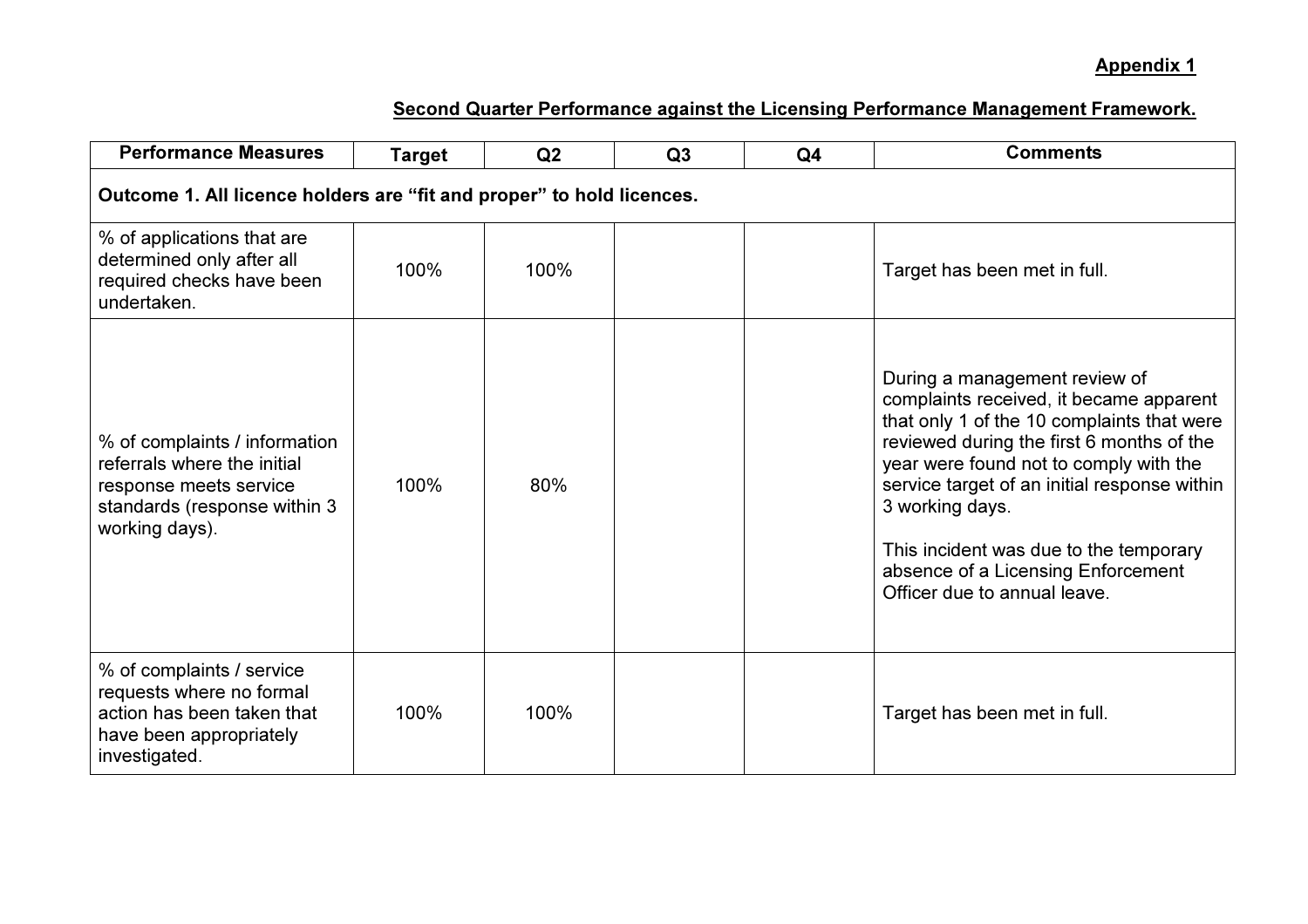| <b>Performance Measures</b>                                                                        | <b>Target</b> | Q2  | Q3 | Q <sub>4</sub> | <b>Comments</b>                                                                                                                                                                                                                                                                                                                                |  |  |  |
|----------------------------------------------------------------------------------------------------|---------------|-----|----|----------------|------------------------------------------------------------------------------------------------------------------------------------------------------------------------------------------------------------------------------------------------------------------------------------------------------------------------------------------------|--|--|--|
| Outcome 2. Decision makers make high quality judgements that protect the public from risk of harm. |               |     |    |                |                                                                                                                                                                                                                                                                                                                                                |  |  |  |
| % of case hearing information<br>provided to Committee<br>Services by to the agreed<br>deadline.   | 100%          | 83% |    |                | There were six case hearings during the<br>first half of 2017/18. Reports for five of<br>these hearings were provided within the<br>required timescale. The reports for one<br>hearing were provided one day after the<br>deadline.                                                                                                            |  |  |  |
| % of Licensing Board<br>members that have received<br>training in the role.                        | 100%          | 86% |    |                | The Licensing Board consists of 21<br>Councillors; all but three of these have<br>attended a training course outlining the<br>role and function of the Licensing Board.<br>The three Councillors that did not attend<br>were Cllrs Hague, Napper and Wilson -<br>they were unable to attend as a result of<br>prior commitments / engagements. |  |  |  |
|                                                                                                    |               |     |    |                | Any Councillor that has not attended the<br>training will not be involved in the<br>decision making process until they have<br>attended a training session. A training<br>session has been arranged for 1 <sup>st</sup><br>November 2017, and all Board members<br>have been encouraged to attend.                                             |  |  |  |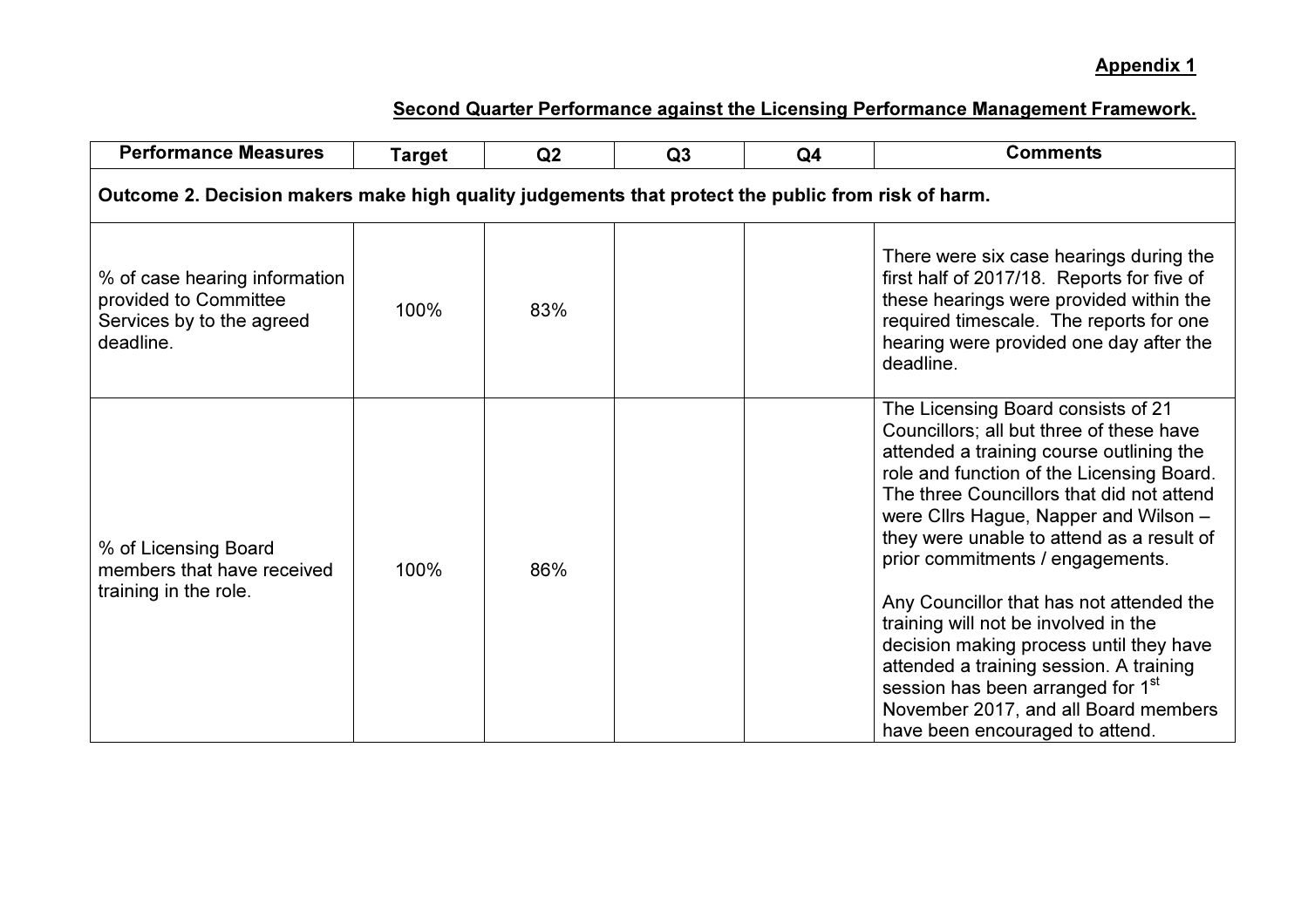| <b>Performance Measures</b>                                                                                                             | Target | Q <sub>2</sub> | Q <sub>3</sub> | Q4 | <b>Comments</b>              |
|-----------------------------------------------------------------------------------------------------------------------------------------|--------|----------------|----------------|----|------------------------------|
| % of Licensing Board<br>decisions that are made in<br>accordance with the Council's<br>policy.                                          | 100%   | 100%           |                |    | Target has been met in full. |
| % of licensing decisions that<br>are made in accordance with<br>the scheme of delegation to<br>officers and members /<br>commissioners. | 100%   | 100%           |                |    | Target has been met in full. |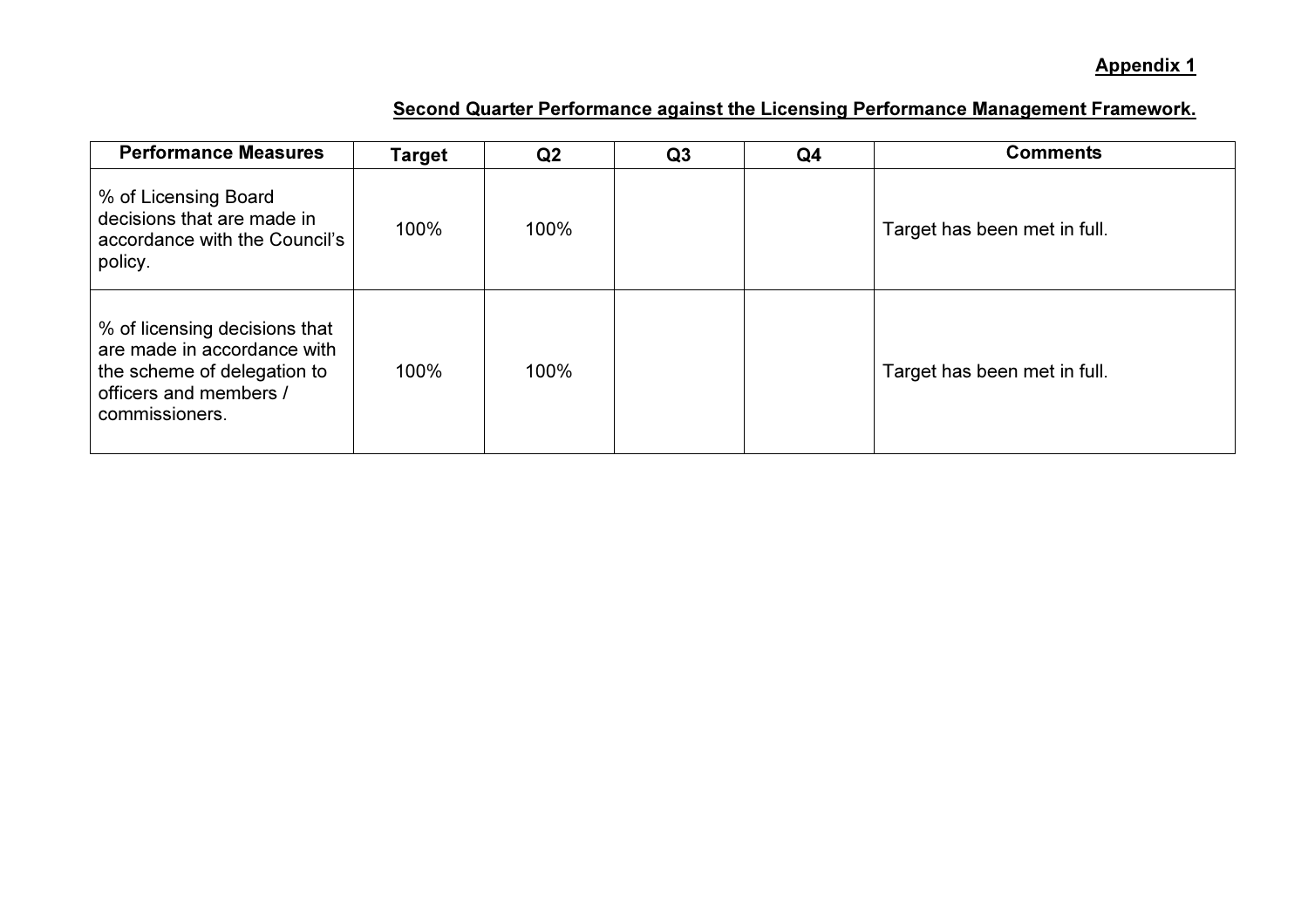| <b>Performance Measures</b>                                                                                                                                        | <b>Target</b> | Q <sub>2</sub> | Q <sub>3</sub> | Q <sub>4</sub> | <b>Comments</b>                                                                                                                                                                                                                                                                                                                                                                                                                                                                                                                                                                                                                                                                                                                                                                                                                                                                       |  |  |  |  |
|--------------------------------------------------------------------------------------------------------------------------------------------------------------------|---------------|----------------|----------------|----------------|---------------------------------------------------------------------------------------------------------------------------------------------------------------------------------------------------------------------------------------------------------------------------------------------------------------------------------------------------------------------------------------------------------------------------------------------------------------------------------------------------------------------------------------------------------------------------------------------------------------------------------------------------------------------------------------------------------------------------------------------------------------------------------------------------------------------------------------------------------------------------------------|--|--|--|--|
| Outcome 3. The licensing service make maximum use their statutory powers (where appropriate) to disrupt criminal activity<br>(including CSE and related activity). |               |                |                |                |                                                                                                                                                                                                                                                                                                                                                                                                                                                                                                                                                                                                                                                                                                                                                                                                                                                                                       |  |  |  |  |
| Attendance of licensing team<br>at weekly CSE intelligence<br>meetings (chaired by South<br>Yorkshire Police).                                                     | 80%           | 76%            |                |                | There were 26 meetings held within the<br>first half of 2017/18, the Licensing<br>Manager attended 20 of these.<br>Apologies were given due to annual<br>leave (one occasion), attendance for a<br>medical appointment (one occasion),<br>attendance at an LGA seminar where the<br>Licensing Manager was presenting on<br>the issue of Taxi Cameras (one occasion)<br>and attendance on training courses (two<br>occasions).<br>The Chair of the group has previously<br>confirmed that it would not be appropriate<br>to send a delegate to the meeting in<br>normal circumstances, and that any<br>actions / relevant information will be<br>provided directly to the Licensing<br>Manager as appropriate. In addition, the<br>meeting is attended by other RMBC<br>officers, and information would be fed<br>back to the Licensing Manager by them<br>as an additional safeguard. |  |  |  |  |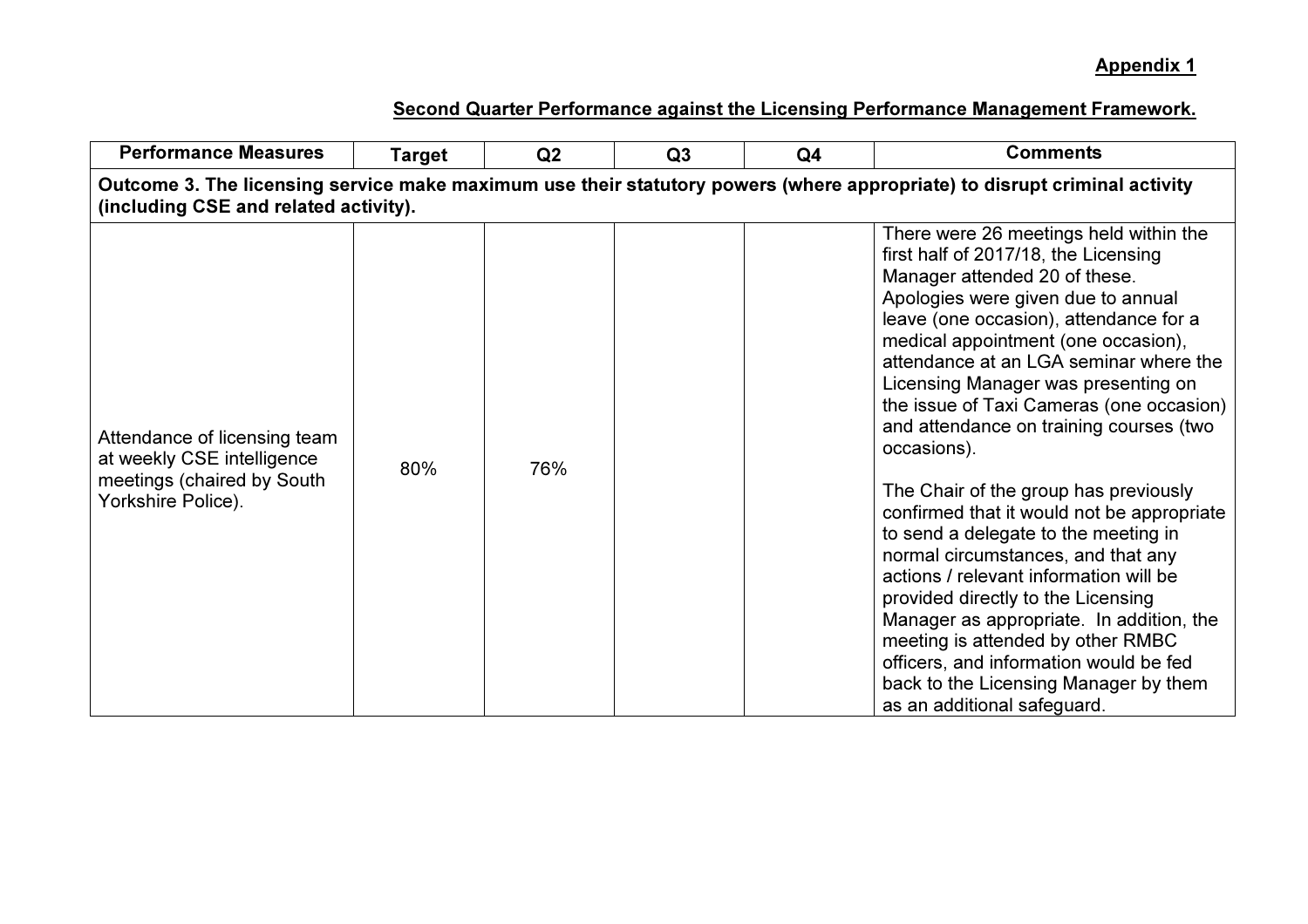| <b>Performance Measures</b>                                                                       | Target                   | Q <sub>2</sub> | Q3 | Q <sub>4</sub> | <b>Comments</b>                                                                                                                                                                                                                                                                                                                                                                                                                                                                                                                                          |
|---------------------------------------------------------------------------------------------------|--------------------------|----------------|----|----------------|----------------------------------------------------------------------------------------------------------------------------------------------------------------------------------------------------------------------------------------------------------------------------------------------------------------------------------------------------------------------------------------------------------------------------------------------------------------------------------------------------------------------------------------------------------|
| Circulation of key contacts to<br>partners for use in cases of<br>referrals and for data sharing. | Once every<br>six months | Completed      |    |                | Target has been met.                                                                                                                                                                                                                                                                                                                                                                                                                                                                                                                                     |
| Number of multiagency<br>operations undertaken                                                    | 4 (annually)             | 2              |    |                | The target of 4 is an annual target based<br>on one multiagency operation per<br>Quarter. The operations may be<br>proactive or reactive in nature and will<br>include partners such as South Yorkshire<br>Police, Her Majesty's Revenue and<br>Customs and the Vehicle and Operator<br><b>Standards Agency.</b><br>Two operations were undertaken in the<br>first six month of the year – both of these<br>related to unlawful parking of licensed<br>vehicles and involved Licensing Officers,<br>South Yorkshire Police and RMBC<br>Parking Services. |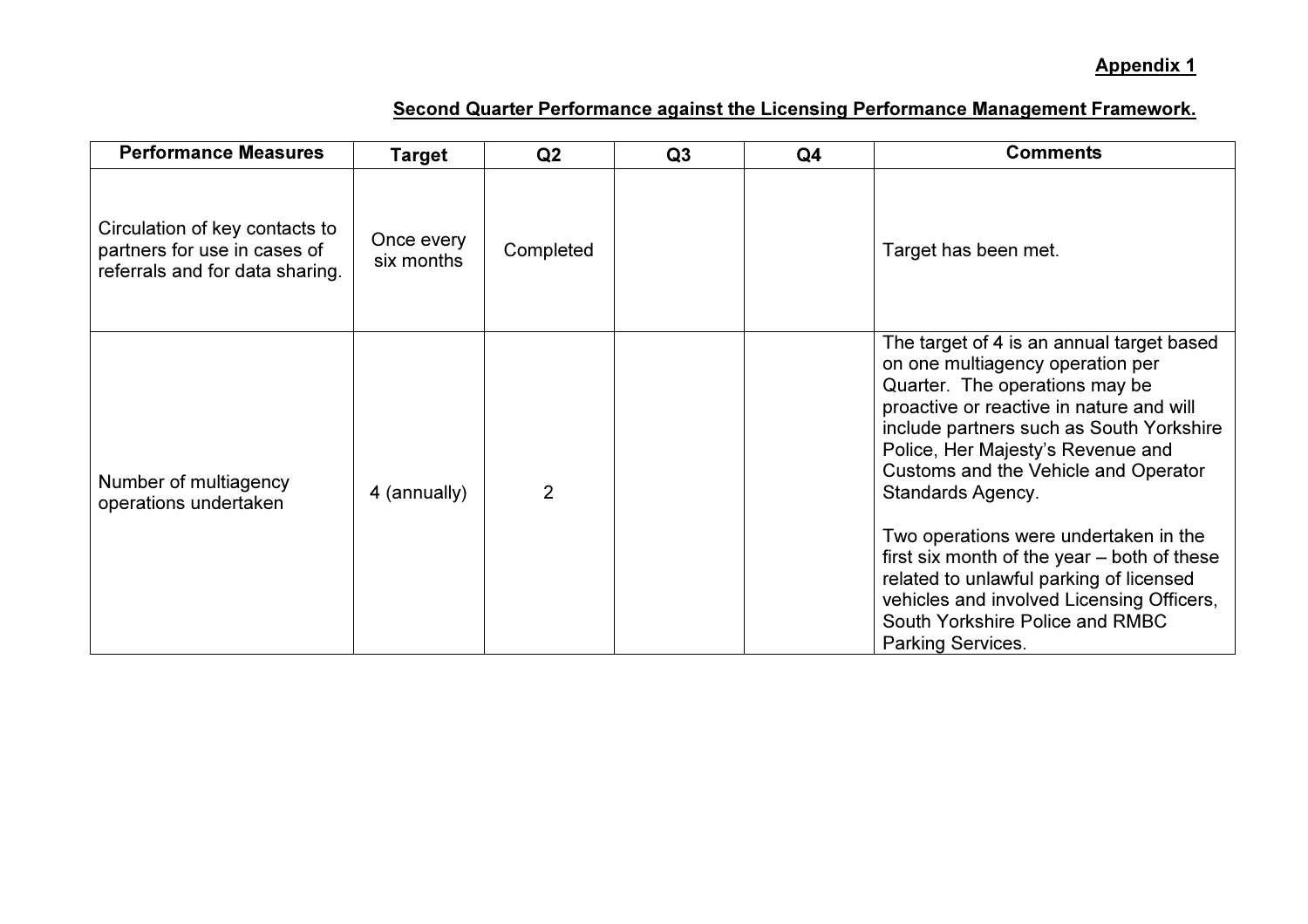| <b>Performance Measures</b>                  | Target       | Q <sub>2</sub> | Q <sub>3</sub> | Q4 | <b>Comments</b>                                                                                                                                                                                                                                                                                                                                                                                                                                         |
|----------------------------------------------|--------------|----------------|----------------|----|---------------------------------------------------------------------------------------------------------------------------------------------------------------------------------------------------------------------------------------------------------------------------------------------------------------------------------------------------------------------------------------------------------------------------------------------------------|
| Number of proactive<br>operations undertaken | 6 (annually) | 3              |                |    | The target of 6 is an annual target based<br>on one RMBC lead proactive operation<br>every two months. Operations may<br>involve RMBC in isolation or may be<br>multiagency operations involving RMBC<br>and partners.<br>Three operations were undertaken in the<br>first six months of the year – two were in<br>relation to Operator compliance with<br>licence conditions, and one was in<br>relation to the taxi camera compliance<br>requirement. |
|                                              |              |                |                |    |                                                                                                                                                                                                                                                                                                                                                                                                                                                         |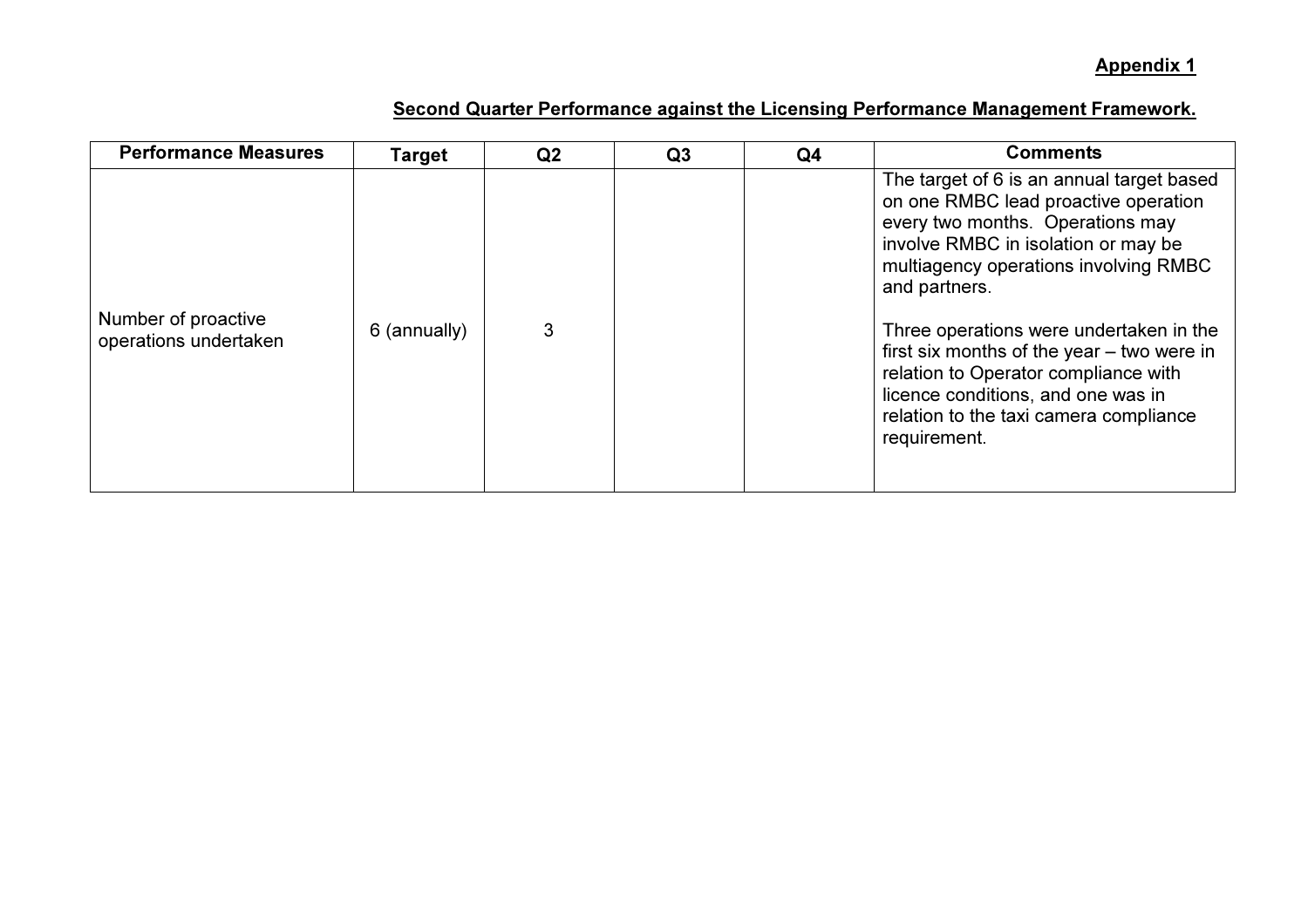| <b>Performance Measures</b>                                                                            | <b>Target</b> | Q2  | Q3 | Q <sub>4</sub> | <b>Comments</b>                                                                                                                                                                                                                                                                                                                                                                                                                                                                                                                                                                                                                                                                                     |  |  |  |  |
|--------------------------------------------------------------------------------------------------------|---------------|-----|----|----------------|-----------------------------------------------------------------------------------------------------------------------------------------------------------------------------------------------------------------------------------------------------------------------------------------------------------------------------------------------------------------------------------------------------------------------------------------------------------------------------------------------------------------------------------------------------------------------------------------------------------------------------------------------------------------------------------------------------|--|--|--|--|
| Outcome 4. The licensing team consistently provides high quality processing of licensing applications. |               |     |    |                |                                                                                                                                                                                                                                                                                                                                                                                                                                                                                                                                                                                                                                                                                                     |  |  |  |  |
| % of applications that are<br>processed in accordance with<br>the licensing policy.                    | 100%          | 96% |    |                | Service standards require a licence to be<br>determined within 3 working days of all<br>required checks being completed (the<br>determination will either be for the licence<br>to be issued, or the application referred to<br>a case hearing meeting at a future date).<br>In the first six months of 2017/18:<br>226 driver licenses were determined, all<br>but 9 were determined within 3 working<br>days of all necessary checks being<br>completed.<br>631 vehicle licences / intermediate plates<br>were determined, all of which were<br>determined within 3 working days.<br>31 Private Hire Operator Licences were<br>determined, all of which were determined<br>within 3 working days. |  |  |  |  |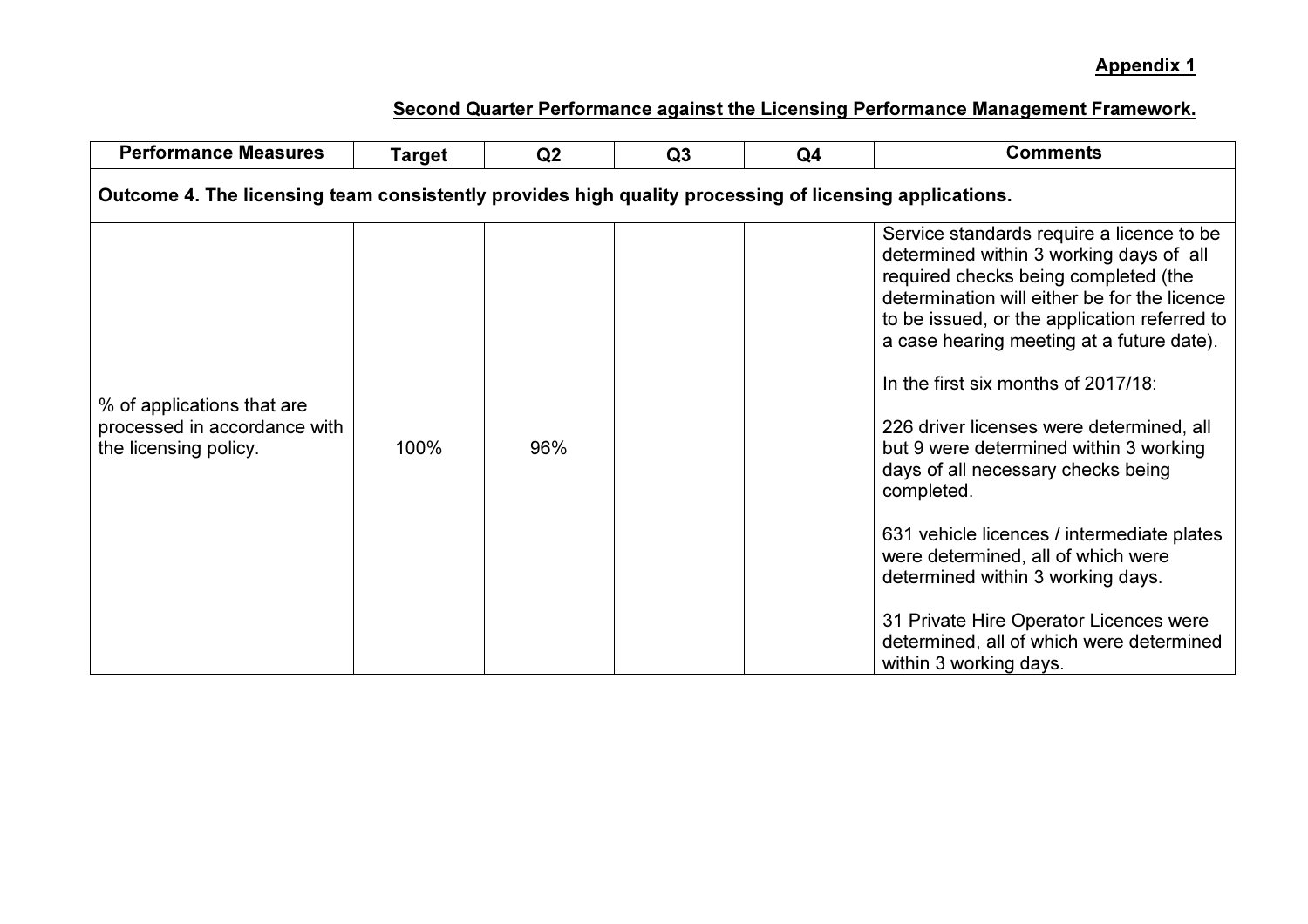| <b>Performance Measures</b>                                                                              | Target | Q <sub>2</sub> | Q3 | Q4 | <b>Comments</b>                                                                                                                                                                                                                                                                                                                                                                                                                                                                                                                                                                            |
|----------------------------------------------------------------------------------------------------------|--------|----------------|----|----|--------------------------------------------------------------------------------------------------------------------------------------------------------------------------------------------------------------------------------------------------------------------------------------------------------------------------------------------------------------------------------------------------------------------------------------------------------------------------------------------------------------------------------------------------------------------------------------------|
| % of licensing records that<br>contain all required<br>information in a secure but<br>accessible format. | 100%   | 60%            |    |    | Management have reviewed 20 driver<br>and vehicle records within the first six<br>months of 2017/18. Eight instances were<br>identified of officers failing to record<br>information on Lalpac (all during the first<br>quarter of the year). These matters were<br>addressed with the individual officers<br>concerned (who were recently appointed<br>to the Council) and amendments made to<br>the recording process. Recording of<br>enforcement actions is now much<br>improved and will be monitored by team<br>and service management to ensure that<br>the standard is maintained. |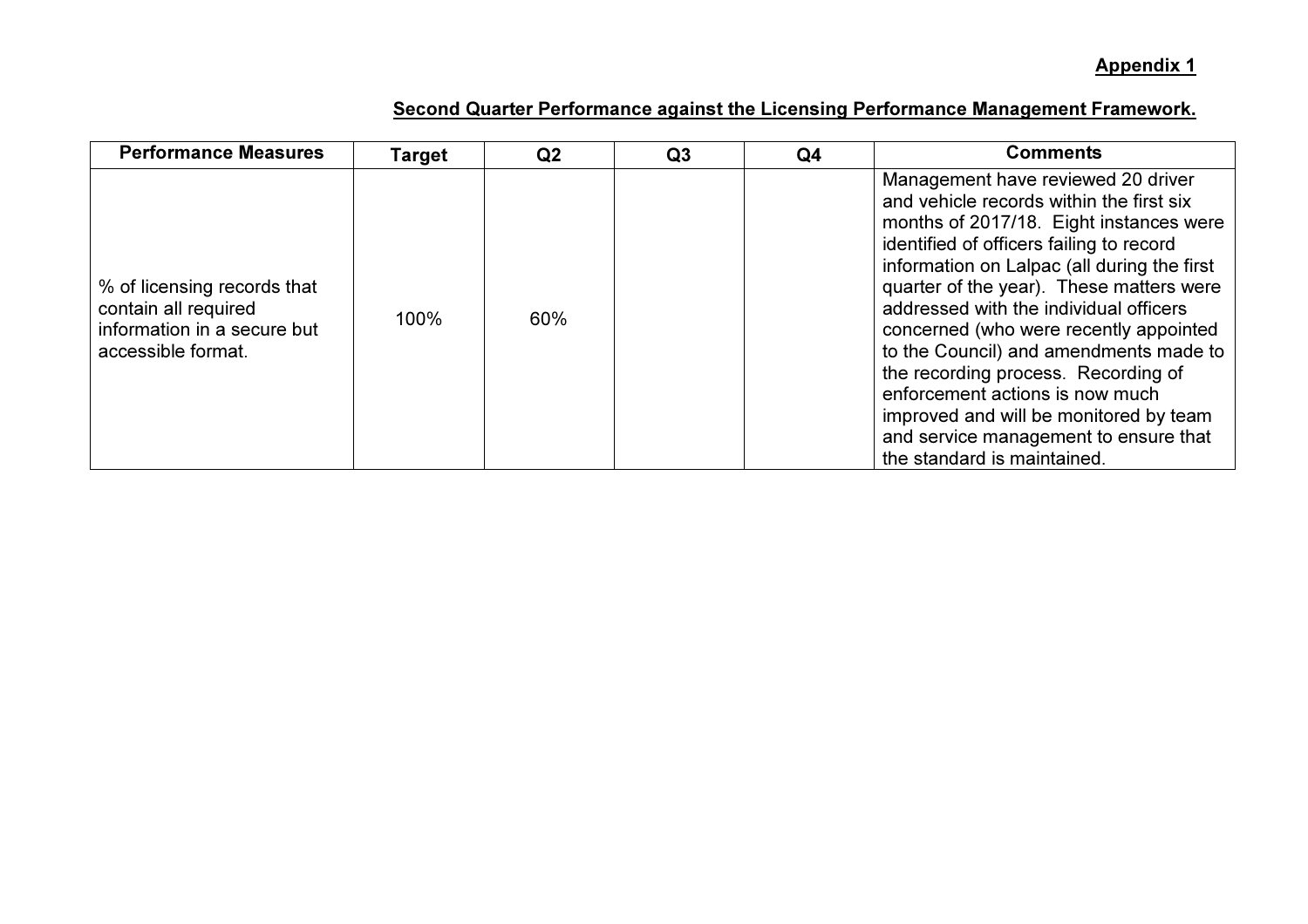| <b>Performance Measures</b>                                                                                  | Target | Q <sub>2</sub> | Q3 | Q <sub>4</sub> | <b>Comments</b>                                                                                                                                                                                                                                                                                                                                                                                                          |  |  |  |
|--------------------------------------------------------------------------------------------------------------|--------|----------------|----|----------------|--------------------------------------------------------------------------------------------------------------------------------------------------------------------------------------------------------------------------------------------------------------------------------------------------------------------------------------------------------------------------------------------------------------------------|--|--|--|
| Outcome 5. The Council's private hire and hackney carriage licensing policy will be effectively implemented. |        |                |    |                |                                                                                                                                                                                                                                                                                                                                                                                                                          |  |  |  |
| % of licensed vehicles that<br>have a taxi camera fitted in<br>accordance with the Council's<br>policy.      | 100%   | 100%           |    |                | This figure represents the number of<br>licensed vehicles that require a camera<br>and have had one installed.<br>Licences (and intermediate plates) are<br>not issued unless a camera system has<br>been fitted into the vehicle.<br>For the purposes of this indicator, those<br>vehicles that have made a commercial<br>commitment to have a camera fitted are<br>counted as though they have had a<br>system fitted. |  |  |  |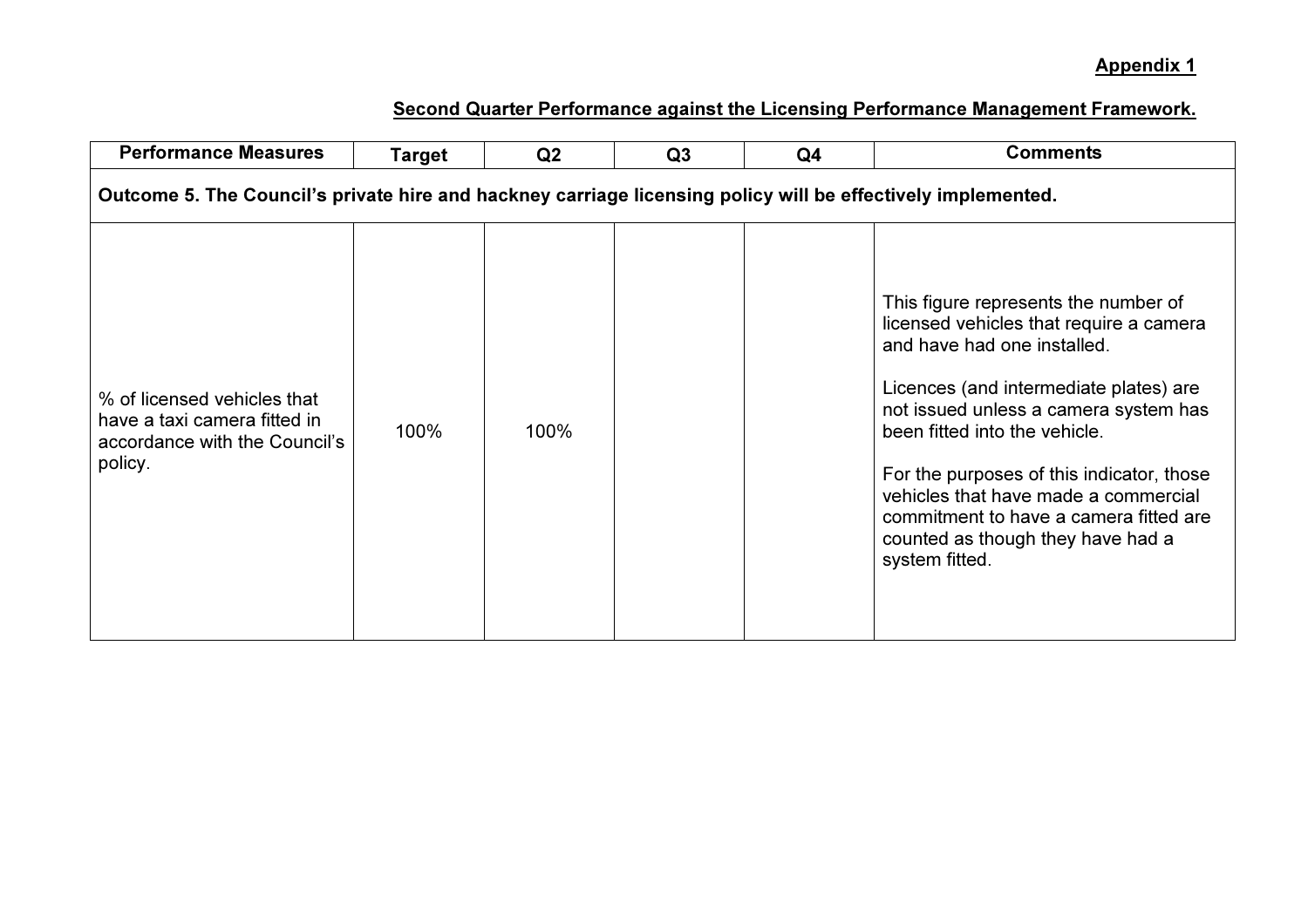| <b>Performance Measures</b>                                                                                                                    | Target | Q <sub>2</sub> | Q <sub>3</sub> | Q <sub>4</sub> | <b>Comments</b>                                                                                                                                                                                                                                                                                                                                                                                                                                                                               |
|------------------------------------------------------------------------------------------------------------------------------------------------|--------|----------------|----------------|----------------|-----------------------------------------------------------------------------------------------------------------------------------------------------------------------------------------------------------------------------------------------------------------------------------------------------------------------------------------------------------------------------------------------------------------------------------------------------------------------------------------------|
| % of driver licence holders<br>that are required to have<br>maintained a subscription to<br>the DBS online update<br>service and have done so. | 100%   | 100%           |                |                | This figure indicates the number of<br>eligible licence holders that have<br>subscribed to the DBS online update<br>service. The subscription is an annual<br>subscription; however there are a number<br>of licence holders that have been<br>required to renew their subscription within<br>the first six months of the year. Any<br>licence holders that fail to maintain their<br>subscription will be required to undertake<br>another DBS check and subscribe to the<br>update service. |